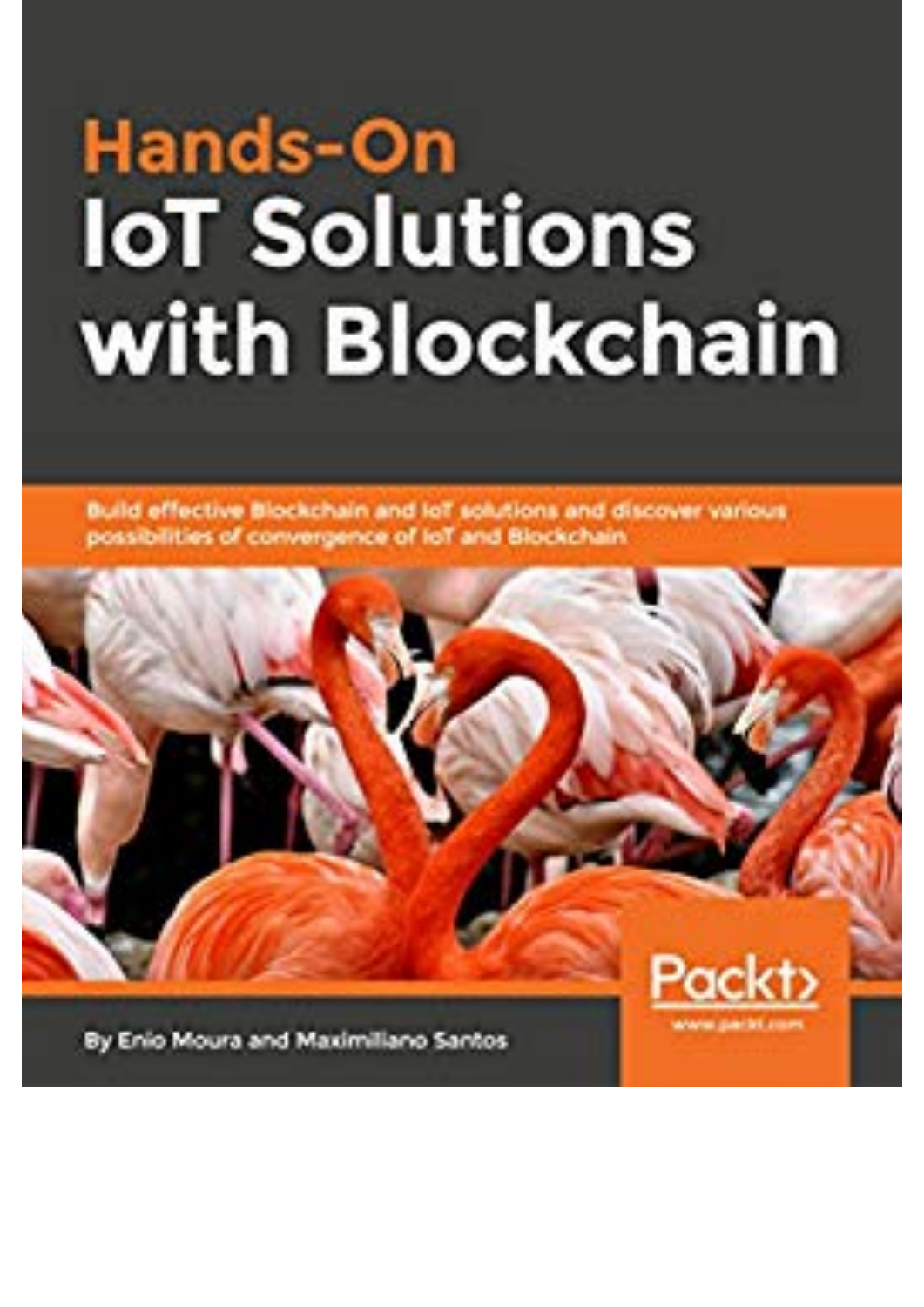*Moura, Enio and*

**Hands-On IoT Solutions with Blockchain: Build effective Blockchain and IoT solutions and discover various possibilities of convergence of IoT and Blockchain**

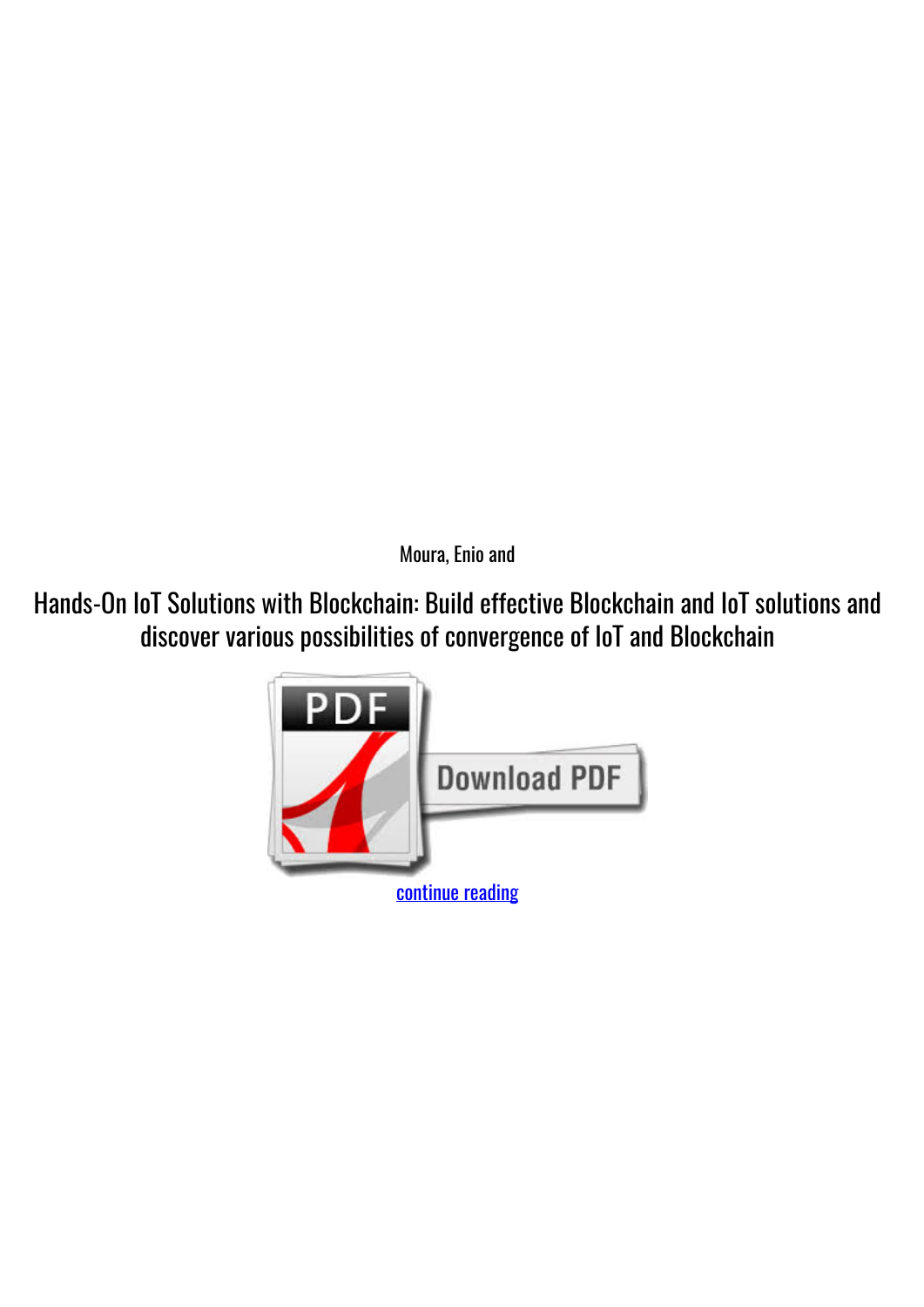Integrate an end-to-end logistic chain using IBM Blockchain and IoT platformsKey FeaturesPractical execution of Ledger technology in IoT architecture.Protection guidelines for your sensible devicesBlockchain execution for end to end IoT SolutionsBook DescriptionBlockchain has been a hot subject in current scenario due to crypto-currencies. This book is also for IT specialists who want to start developing solutions using Blockchain and Internet of Points using IBM Cloud System.This book begins with a synopsis of the the web of Things concept in today's business scenario and quickly deep dive into helping you develop your own device on IBM Watson IoT platform and create your own first IoT solution using the platform and a Raspberry Pi. Works as a Cloud Garage area Architect, Max offers designed solutions using IBM Watson cognitive services, Internet of Things system, machine learning and cellular applications. Internet of stuff can be a hot subject and since Arduino, Raspberry Pi, and lots of other devices have flooded the marketplace, many people are in a position to create cheap products, even at home. Basic knowledge of IoT is definitely an added advantage. You'll then be able to develop your very own Blockchain network using the concepts from the previous chapter.About the AuthorEnio Moura can be an Enterprise Architect and works as Delivery Leader at IBM Cloud Sã The prior chapters may also be backed by a problem statement and actions to create your option architecture which can only help you create your own Blockchain and IoT integrated solution. The last set of chapters will deep dive in to the convergence of IoT and Blockchain technology and what its mixed solutions could lead to. Towards the finish of the book, you will learn the best practices and drivers required to develop a bulletproof Blockchain and IoT answer.What you would learnUnderstanding the key roles of Internet of Things in current marketUnderstanding the areas of IBM Watson IoT system and creating gadgets, gateways and applications linked to the platform.Learning the key concepts of Blockchain Defining an excellent Use Case pertaining to BlockchainUnderstanding Hyperledger Fabric / Composer FrameworkCreating an IBM Watson IoT software using a Raspberry Pi and integrating with IBM Blockchain platformWho This Book Is usually ForThis book is usually targeted towards IoT analyst, architects and engineers, or any kind of stakeholder who is in charge of security mechanism on an IoT infrastructure. Besides that, the financial market is looking for solutions to decrease operational costs and generate new business models and that is where Blockchain solutions possess fit. Next, you will learn on the subject of the Blockchain technology and its use cases and also understand how to work with the Hyperledger framework. The next set of chapters will concentrate on the execution of an end-to-end Blockchain solution with IoT using IBM Cloud platform.o Paulo Garage , provides 25 years of operational and consulting knowledge in IT Providers with large experience in Integration Program, Cloud Computing, Architecture Developing, Blockchain and Infrastructure Solutions with deep knowledge in Cloud Applications and Mobile phone solutions.Maximiliano Santos works seeing that Architect for IBM Cloud São Paulo Garage In his history experiences you will see complex software program architectures for banking, property, insurance, chemical and customer goods industries. Industries also look for the power of the gadgets but at an organizational level.